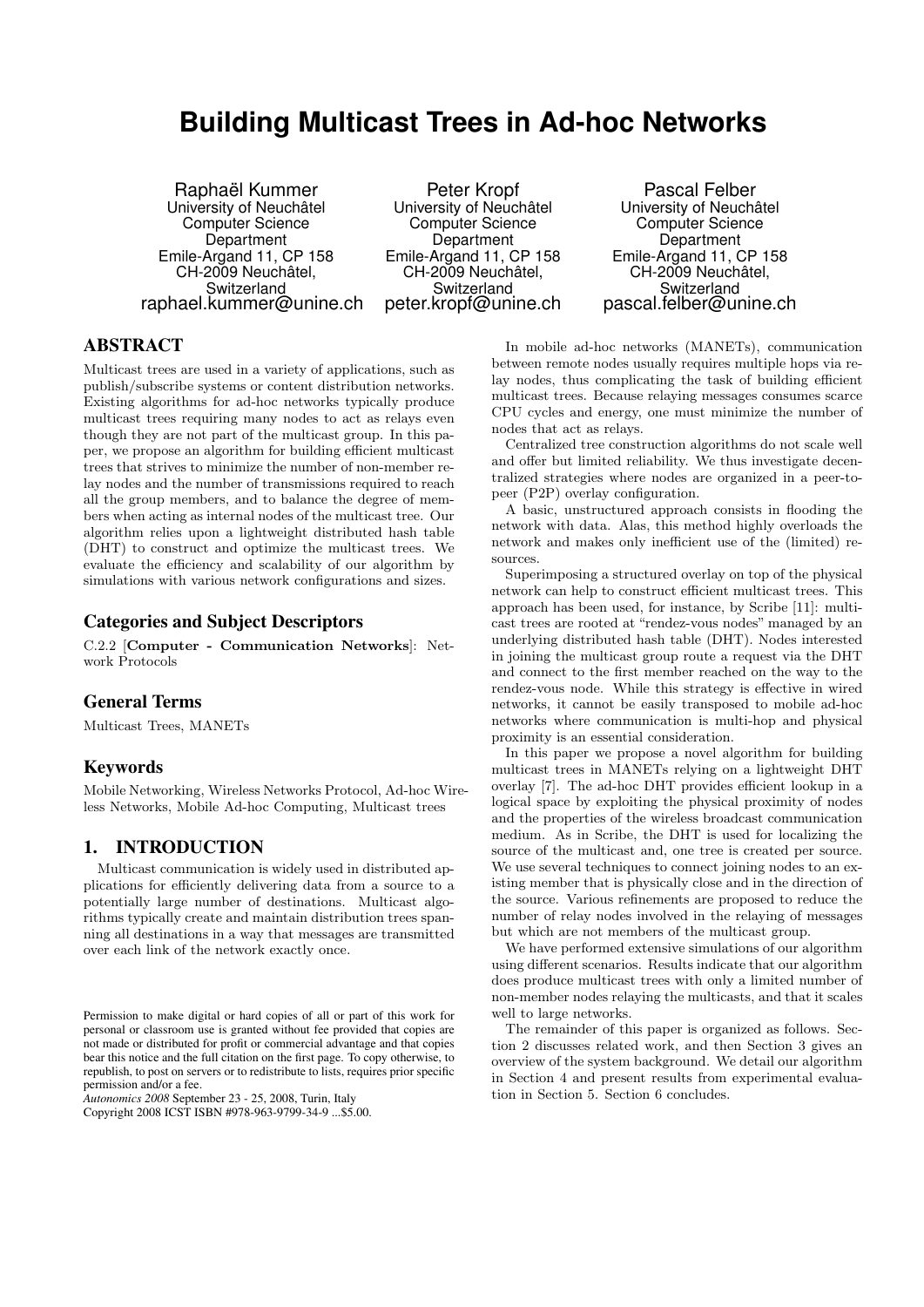# 2. RELATED WORK

Different logical structures can facilitate appropriate tree construction in ad-hoc networks. MZR [4] relies upon the Zone Routing Protocol [5] to build a multicast tree. The nodes in ZRP define a zone around them and maintain proactively routes to all nodes within that zone. A reactive route discovery protocol is used when the destination is outside the sender's zone. When a source has data to multicast, it advertises it to all the nodes in its zone, and then extends the tree to nodes at the border of other zones. An interested node has to answer to the source and, when the message reaches a multicast group member, a branch is created. While the zone structure constrains the flooding necessary to build the tree, it still floods the whole network zone by zone. Its bandwidth and energy requirements are thus significant. In addition, this protocol doesn't provide generic lookup facilities as it is the case for our DHT based algorithm.

Similarly to our approach, XScribe [8] and Georendezvous [2] use a DHT to support the multicast tree creation. XScribe is based on CrossROAD [3], a cross-layer DHT for ad-hoc networks providing the same interface and functionalities as Pastry [10], but based on a proactive routing protocol with lower bandwidth requirements. XScribe exploits the DHT routing capacities to distribute multicast messages. Unlike our proposal, this system scales poorly as each source has to know all the members of the group and sends the multicast messages directly to each member by unicasting messages, thus generating high communication load on the source. It does neither try to optimize resource consumption, such as minimizing the number of relay nodes nor the number of transmission required.

Georendezvous relies on CHR [1], a specialized ad-hoc DHT that groups nodes in clusters according to their physical location. The DHT is used to efficiently localize the cell responsible for a group. The nodes in this cell manage the membership for the group and forward the multicast to all the members. Membership management is centralized in a cell containing multiple nodes, which are also responsible for distributing multicast messages. Our approach is expected to produce more efficient multicast trees, with lower bandwidth requirements, and to offer better scalability compared to centralized approaches like shortest path trees.

## 3. BACKGROUND

As our algorithm builds source-based multicast trees  $<sup>1</sup>$ , it</sup> requires an efficient way to locate the node responsible for a group. Thus, as in Scribe [11], we use a DHT specifically adapted for mobile ad hoc networks [7] to locate the source without flooding the network. The DHT provides scalability, efficient lookup and reliability as detailed in section 4.

## 3.1 The Underlying DHT

The ad-hoc DHT used by our multicast tree construction algorithm consists of a minimalist logical overlay where all the nodes of the ad-hoc network are organized in a ring (see Figure 1). Each node is assigned a random identifier in the logical space, e.g., by hashing the node's IP address using a cryptographic hash function such as SHA-1. The



Figure 1: Illustration of the DHT model for an adhoc network.

nodes are ordered in the logical ring using a proximity metric based on their unique identifiers. The DHT maps keys to nodes in the P2P overlay, and the logically nearest node on the ring (i.e., in the identifier space) is responsible for the key. Each peer needs to keep track at all times of one successor and one predecessor, thus building a logical overlay without long-range neighbors in the logical space. Unlike most other DHTs (e.g., Pastry [10] or Chord [12]), the longrange neighbors are spontaneously provided by the physical neighborhoods of the nodes traversed during the lookup as illustrated in Figure 1 with an ad-hoc network and its logical overlay links and the logical shortcuts (physical links).

At each traversed node, the algorithm searches among its physical and logical neighbors, the current destination and itself which node is logically closest to the searched key. If the current node is the closest one, it is thus responsible for the key and the lookup ends. Otherwise, the message is forwarded to the selected node, either through a multistep path to a logical neighbor or directly delivered to the designed physical neighbor (long-range link). Figure 2 shows an example of a path along logical and physical links.



Figure 2: Path of a request routed by the DHT.

We extended this basic algorithm with two improvements. The first one considers the neighbors of the physical neighbors to extend the visibility and thus providing more longrange possibilities to the lookup algorithm. In the second

<sup>&</sup>lt;sup>1</sup>The source initiates the content distribution and is partially responsible for membership management. See section 4 for a precise description.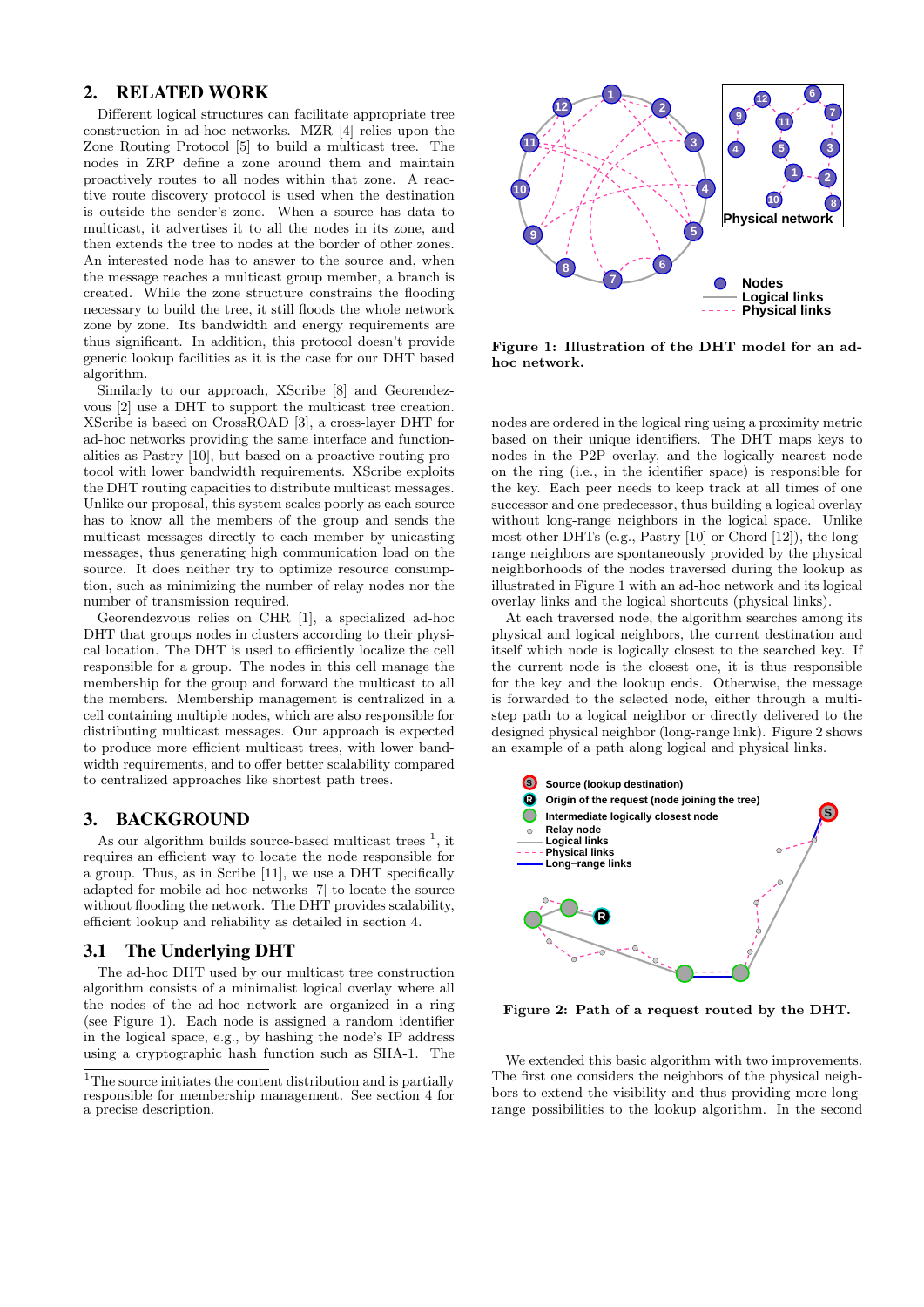extension, the nodes keep track of the traffic seen but not intended to them in a cache. Consequently, the cached information is used by the extended algorithm to increase its set of available long-range neighbors thus providing a larger number of shortcuts in the DHT's logical space.

For more details, we refer the interested reader to [7].

## 3.2 Experimental Model

We consider that our algorithm runs on simple, resource limited devices as used for instance in public spaces or office buildings for personal or professional communication and data exchange.

We thus consider that all participating devices (nodes) are uniformly distributed in a Cartesian space where they can independently decide to move during a finite period of time  $t$  with a speed  $S$  randomly chosen in the interval  $0 \leq S \leq 2 \frac{m}{s}$  in arbitrary directions to reflect human displacements. At the end of the period  $t$ , a node decides whether to stay or to move on.

The speed of the nodes may be altered if necessary to continue their movements into the defined area when reaching a border. In our experiments, the nodes have on average 13 to 16 direct neighbors. These communicate together by broadcasting messages (i.e., each node within the communication range is then able to listen to them) hence forming a connected network supported by an implementation of the ad-hoc on-demand distance vector  $(AODV)$  protocol [9] for multi-hop communication.

We consider that unidirectional communications can be detected and hidden at the network layer (i.e., all the links are bidirectional).

We do not consider unexpected departures of nodes. However, our algorithm may use the underlying DHT lookup facilities to easily and efficiently find a new parent in case of unexpected disconnection. Therefore, no additional control traffic will be generated by the multicast algorithm to deal with churn.

Finally, we assume that only a small subset of the nodes in the network is interested in the multicasted content (no more than 10%). Indeed, if the proportion of multicast members is too big, broadcasting techniques are better adapted.

## 3.3 Terminology

In order to facilitate the reading of the following sections, we fix here the terminology we use to describe the different roles of nodes running the multicast algorithm. The terms we use are hierarchically structured and their definitions are presented in table 1. Additionally, we illustrated the different terms relatively to their position in a sample multicast tree in figure 3 for better comprehension.

## 4. TREE CONSTRUCTION ALGORITHM

In ad-hoc networks, multicasting messages to a group of nodes can be essentially achieved in two different ways. The first approach relies on flooding the network to discover a source or to build a tree, the second one uses directed search methods as done for instance in Scribe [11]. As flooding tends to overload the network, involves many uninterested nodes and scales poorly, it is preferable to use the second approach which is more bandwidth and energy efficient.

Thus, to construct a multicast tree, we first lookup the data source, which acts as a rendez-vous point (i.e., tree

#### Table 1: Terminology

| Term             | Definition                                 |
|------------------|--------------------------------------------|
| <b>Nodes</b>     | All the nodes in the system.               |
| Members          | All the nodes interested in a              |
|                  | multicast group.                           |
| Non-members      | All the nodes not member of a              |
|                  | multicast group.                           |
| Internal members | Members inside the tree helping to         |
|                  | distribute multicast messages              |
|                  | ( <i>i.e.</i> , members with children).    |
| Leaf members     | Members at the end of a branch of          |
|                  | the multicast tree ( <i>i.e.</i> , members |
|                  | without children).                         |
| Relay nodes      | Non-member nodes relaying multicast        |
|                  | messages.                                  |
| Non-relay nodes  | Non-member nodes not included in           |
|                  | multicast tree activities.                 |



Figure 3: Sample tree describing the used terminology

root) for the multicast group. Hence, we use a DHT [7] to efficiently locate the source without flooding the network. The DHT also provides support to our multicast algorithm for handling the unexpected departure of an internal member. Indeed, a member can easily and efficiently find a new parent by looking up the DHT with the multicast group key.

Our algorithm strives to construct multicast trees that use internal members as relays. Membership is handled in a decentralized way as a joining node might connect to the tree without the source being aware of it. Consequently, the load on the source is reduced and we can avoid bottlenecks. One tree is constructed per active data source. We assume "best effort" delivery for multicast messages; additional mechanisms could be incorporated to implement reliable delivery.

#### 4.1 The Basic Connection Algorithm

The core of the algorithm (called basic) consists in building a multicast tree using DHT lookups, and then applying various extensions to improve the tree.

To join the multicast tree, a node routes a request to the identifier associated with the source of the multicast (group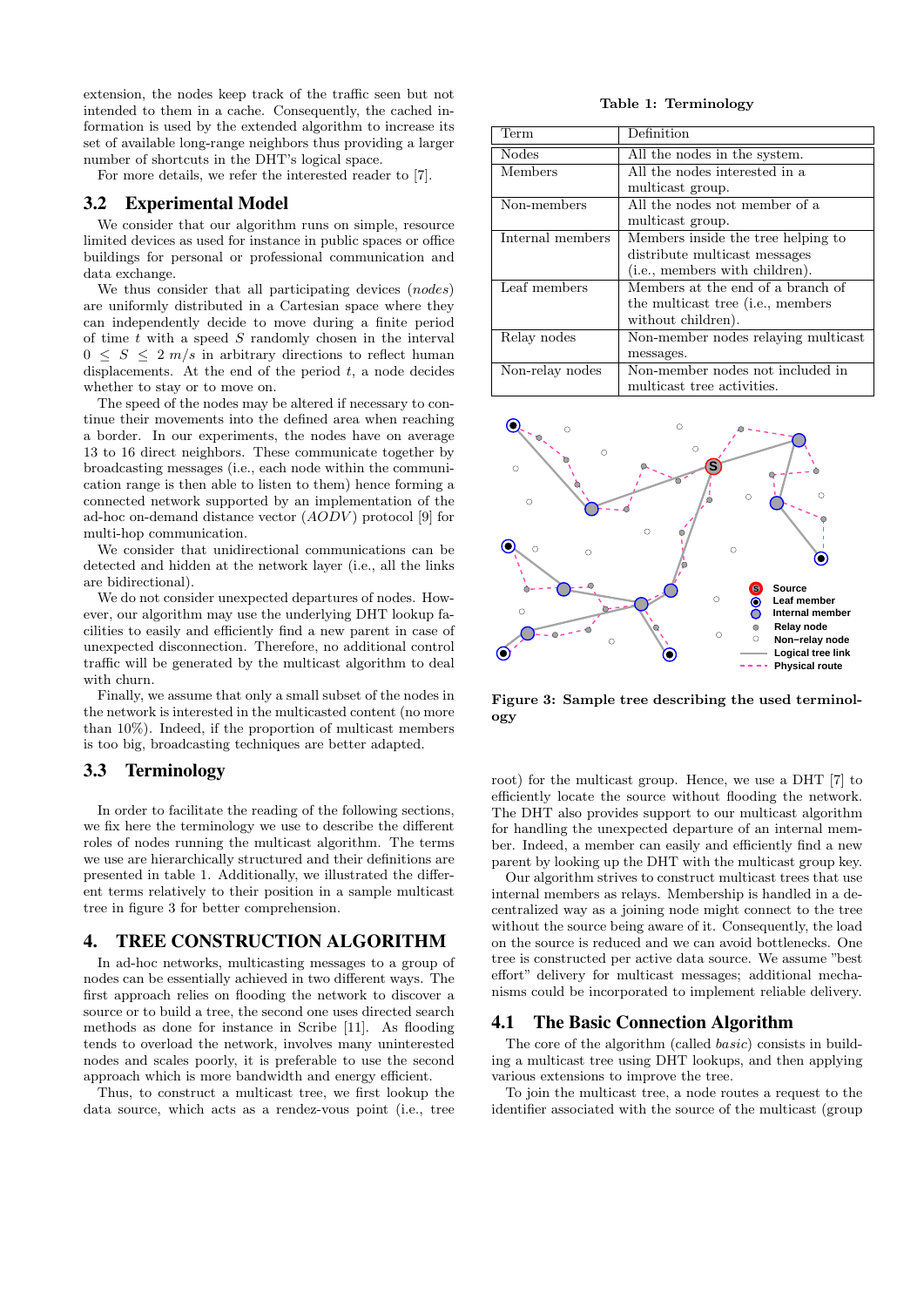identifier) using a DHT lookup. As for the underlying DHT, all the nodes are running the multicast algorithm, but they are not necessarily members. Thus, they can be used to provide information on the network state by adding some knowledge in relayed messages.

When receiving a join request on its way to the source, a node checks if it is a member of the group. If so, it replies to the joining node and proposes itself as parent in the multicast tree. Otherwise, it simply forwards the request to the next node towards the source (according to the DHT lookup protocol). Thus, the joining node receives, most of the time, several potential parents (but at least one as the request is always routed towards the source).

To join the distribution tree as soon as possible, the requester connects to the first parent it receives. Thereafter, if it receives further responses from potential parents, it changes only if (1) it has not already received a multicast from its parent and; either (2a) the distance to the new parent is shorter than to the old parent and the new distance to the root is no more than twice the old distance; or (2b) the new parent is at the same distance as the old one but the distance to the root has shortened. Distances are computed according to the number of physical hops. At the end of the process, the node is connected to the multicast tree with the member that it considers as being the best (shortest distance) parent among the received proposals. This parent selection method has been designed empirically so as to perform well in various scenarios, as shown in Section 5.

With this straightforward algorithm, many members are connected to the source with direct paths and many relay nodes are located on the paths from the source to the members. In order to improve the tree structure and to reduce the number of relay nodes involved in multicasting, we propose a number of extensions presented below. The first one is applied during lookup, while the second and third ones rely on information added by nodes to the multicast messages for reorganizing the tree. Finally, the last one listens to wireless communications for finding potential children. These extensions are always cumulated when applied (i.e., an extension also incorporates the former ones).

#### 4.2 Finding More Potential Parents

The first extension  $(Ext. \#1)$  of our algorithm takes advantage of the broadcast communication feature inherent to MANETs. Indeed, the nodes that are not part of a communication but within the communication range of the sender may listen to it and use the information gathered. In particular, a node listening to a join message will send a response to the requester if it is a member of the multicast group. Listening to communications is typically a cheap operation as it does not generate extra messages, yet it often allows the improvement of the tree structure. Moreover, listening to messages avoids pathological situations where two multihop requests cross, but do not traverse a common node.

The requester can accept such connection proposals as long as (1) it has not received its first multicast message, and (2) it has no children. Indeed, as soon as it is integrated into the tree, the risk to partition it becomes too high: a situation to be avoided.

#### 4.3 Finding Better Parents

Our second extension  $(Ext. \#2)$  exploits the multi-hop path of a multicast message which usually traverses several



Figure 4: Sample scenarios where the tree is not organized optimally.

relay nodes between a parent and a child in the logical multicast tree. Two messages from one member to two different members may traverse a number of common relay nodes as in scenario 1 presented in Figure 4 (grey circle labeled 1). In fact, if two messages follow the same physical path, their destinations are likely to be in the same area of the network. Consequently, a node can inform one of the members that the other one is possibly a better child or parent in the multicast tree. This extension is interesting because, by shortening the distance between parents and children in the tree, we also reduce the network load.

We propose a solution where no additional messages are needed. When a relay node relays a multicast message (uniquely identified by a group and a message identifier) it memorizes the group, the message identifier, and the destination address. If a relay node receives the same message (same group and message identifier) intended for another destination, the relay node adds the previously memorized address to the message before forwarding it. If more than one relay node has an address to add, only the last one is kept in the message; hence space overhead is negligible.

The receiver of a multicast message checks if the address of a member has been added to the message. If so, the receiver sends a message to that member and proposes to become its parent. A reconfiguration takes place only if (1) the new parent is closer than the current parent (i.e., tree structure improvement); (2) the resulting configuration is a valid tree (i.e., tree with no disconnected parts or cycles).

This strict validity check avoids partitioning the tree and losing the connection with the source. The position in the tree is given by a tag built by the multicast messages along their path to the leaf nodes. This tag, together with a timestamp provides global tree structure information to the node with a freshness indication.

By not applying such an integrity check, a descendent node might propose itself as new parent for one of its ancestors thus creating a disconnected cycle.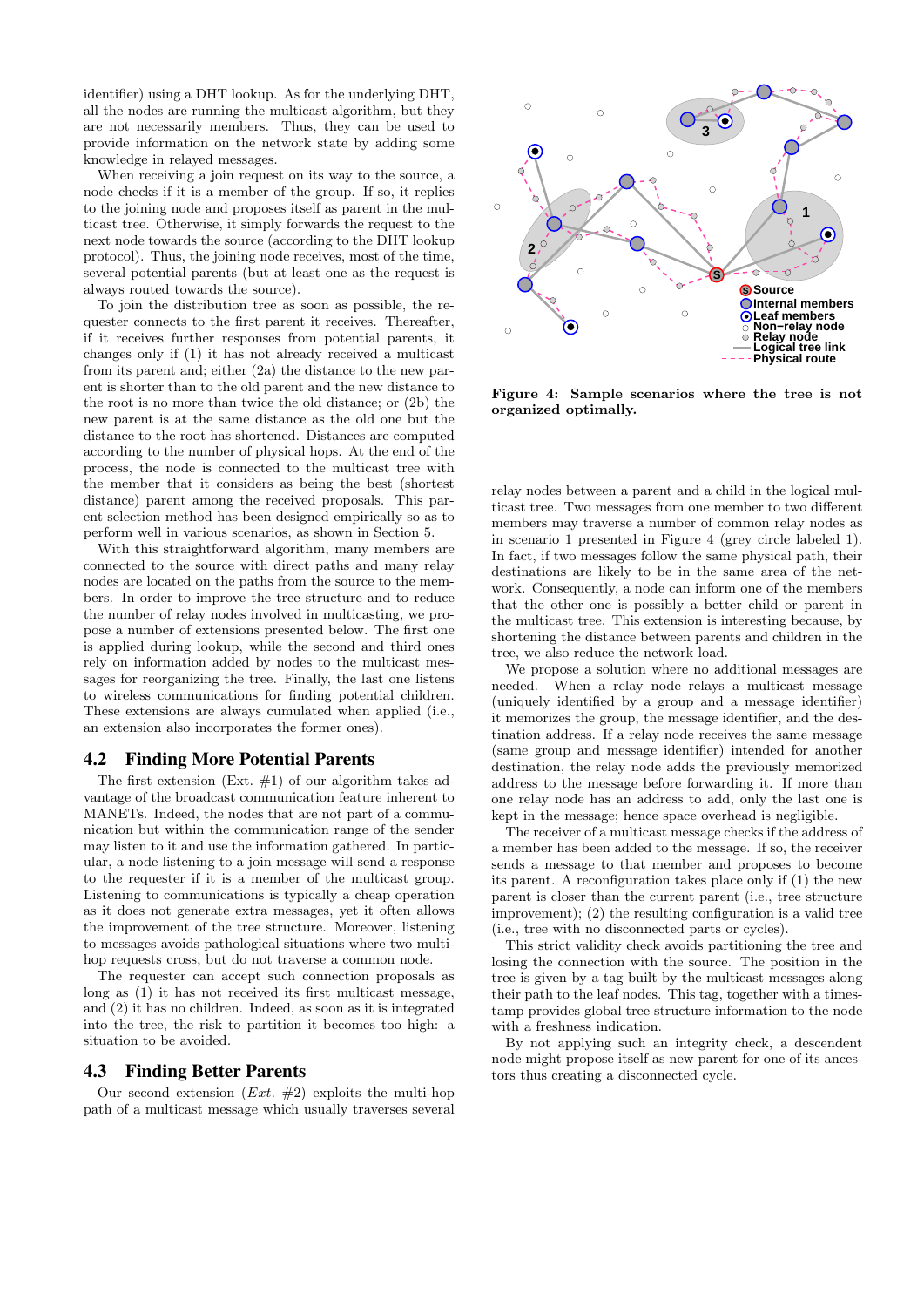

Figure 5: Scenarios of Figure 4 after applying extensions.

### 4.4 Removing Redundant Parents

The next extension  $(Ext. #3)$  considers the multi-hop connections between a member and its children in the multicast tree. It may happen that a node is both a member of the logical tree as well as a relay node along a multi-hop path between a member and one of its children as presented in scenario 2 of Figure 4 (grey circle labeled 2). Obviously, the resulting structure is a sub-optimal situation that should be avoided as the affected member receives the same message from more than one parent. To deal with this situation, a member that receives the same message from multiple paths (both as a relay node and as a member) keeps only one connection with the closer parent and discards the others.

If the member is on a multi-hop path to its parent, as presented in scenario 3 of Figure 4 (grey circle labeled 3), it may need to take its parent as a child, or it may need to promote itself as new inner node of the tree along that path (i.e., change from leaf member to internal member).

In either case, one physical path is discarded or rearranged, and the number of relay nodes is reduced. Figure 5 exposes the effect of these last two extensions on the tree presented in Figure 4. One can notice that the tree better fits to the underlying topology and multicast efficiency is improved.

## 4.5 Multicast Message Gathering

Finally, the last extension  $(Ext. \#4)$  aims, as the first one, to take advantage of the nodes' operation by broadcast communication. Indeed, during their distribution, multicast messages may travel near a group member without being actually received or relayed by it. As communications are broadcast, members can however gather the information contained in those messages by simply listening to them.

The source decides to intermittently allow the members from a selected branch to use this grabbed messages by setting a flag in the multicast message sent to this branch. Each member from the selected branch tries to find the worst case it can identify in the subset of valid messages allowed to be used. The message considered as the worst case is the message having the largest distance with its sender.

A message is considered valid if (1) it has the same time stamp as the last multicast message received by the current member; (2) the current member has never considered the destination as the worst case and; (3a) its destination is outside the current branch or; (3b) the destination is a descendant of the current member.

When the candidate message is found in accordance with the above constraints, the current member proposes to the addressee to become its parent.

By not applying this method continuously, but intermittently only, the tree structure can stabilize. Thus, when less improvement possibilities exist, our algorithm tries to provide fresh enhancement opportunities by correcting a highly unfavorable situation with the gathered information. Moreover, by opting for an unhandled candidate message only, a node issues one single message to a new potential child, hence limiting the network load and avoiding to repeatedly proposing an identical solution.

#### 5. EXPERIMENTATIONS

#### 5.1 Setup

To evaluate our multicast tree construction algorithm, we have extended the experimental system already used for testing our ad-hoc DHT [7]. The simulator is divided into three layers: the routing, the DHT, and the multicast layer. These layers communicate together through dedicated interface methods. We assume that the routing protocol  $(AODV)$  is able to process messages faster than the upper layers thus avoiding performance interferences.

In this paper, we only simulate simple scenarios based on the experimental model presented in section 3.2. Our study presents results issued from static and mobile networks.

DHT identifiers are randomly assigned to nodes, and a group identifier (mapped to a single source) is randomly selected in the same logical space. We let randomly selected nodes to join that group. We first "warm up" the underlying DHT by performing several lookups (100 in our tests); this allows the nodes to populate their routing tables (see [7] for details). Then, between one and three non-members join the tree at each simulation step until the desired number of members is reached. Concurrently, multicast messages are sent continuously every one to five simulation step throughout the tree. We stop the simulation once the tree structure stabilizes (i.e., when the algorithm stops producing changes to the tree structure).

We experimented our algorithm in networks of 1, 000 and 5, 000 static and mobile nodes in accordance with the experimental model presented in section 3.2. Results are averages of ten experiments.

Using these configurations, we have evaluated the different versions of the multicast tree construction algorithm:

- Basic: the construction algorithm with no extension; (Section 4.1)
- *Ext.*  $\#1$ : during join, members listen and propose themselves as parent when applicable; (Section 4.2)
- *Ext.*  $\#2$ : when sending messages, we try to identify common sub-paths and reconnect members to better parents; (Section 4.3)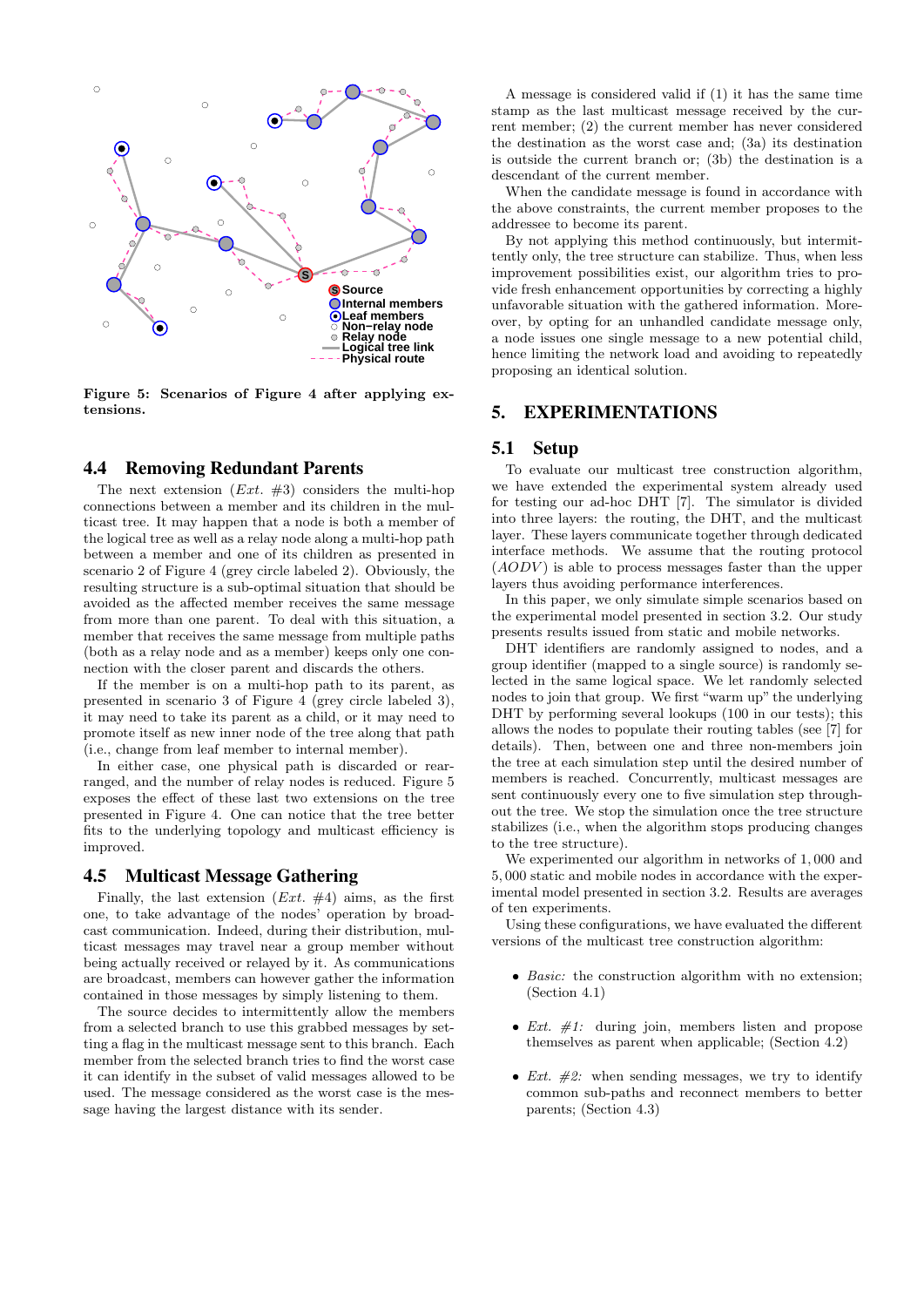

Figure 6: Cumulative percentage of members acting as internal members as a function of their degree (mobile-static comparison).

- *Ext.*  $\#3$ : we prevent nodes to receive duplicate messages when acting both as member and relay node in a multicast tree; (Section 4.4)
- Ext.  $\#4$ : we listen multicast messages to propose to the members with the biggest physical distance to its actual parent to become its new parent. (Section 4.5)

Extensions are always cumulated in the presented results (i.e., extension n also incorporates extension  $m < n$ ).

We compared the performances of our algorithm with two other well-known approaches: a unicast information distribution (*Unicast*) method and a shortest path tree  $(SPT)$ .

In both approaches, the source controls the membership and the multicast message distribution. The unicast messages are sent separately to their destination while the SPT messages are grouped as long as they have a common next hop thus forming the shortest path tree.

We are essentially interested in evaluating the tree structure, the degree of internal members, the number of relay nodes required to route messages, as well as the relative distance between two members, the total transmission costs required to reach all members, and the general multicast cost.

For the general multicast cost measurement, we use the metric defined by Jaquet and Rodolakis in [6] as

$$
R(n) = \frac{multicast\ cost}{average\ unicast\ cost}
$$

where the normalized multicast cost is expressed in number of hops (= number of transmissions) in the multicast tree and the average unicast cost is the average route length from the source to a random member. To compute the average cost of unicast in a defined network size, we consider that the members are all directly connected to the source, then we compute the average unicast cost in number of transmission  $($  = number of hops) as unicast cost reference.



Figure 7: Percentage of relay nodes involved (mobile-static comparison).



Figure 8: Average number of physical steps separating two members (mobile-static comparison).

# 5.2 Results

#### *5.2.1 Degree of Member Nodes*

Figure 6 compares the number of internal members with their degree. A small  $Y$  value means that the tree includes only a few internal members. In the same way, a small  $X$ value indicates that the nodes have a small degree.

The ideal case would be many internal members having a small degree. In the tree produced by the basic algorithm, for both static and mobile configurations less than 30% of the members participate in the message distribution (i.e., more than 60% are only leaf members) and some of them show quite a high degree (most notably the source). In contrast, when the tree structure has been improved by the different methods presented in Section 4, more than 50% of the members help to distribute content, thus act as internal members. The degree of these internal members does not exceed 7 for all the considered network sizes. Hence,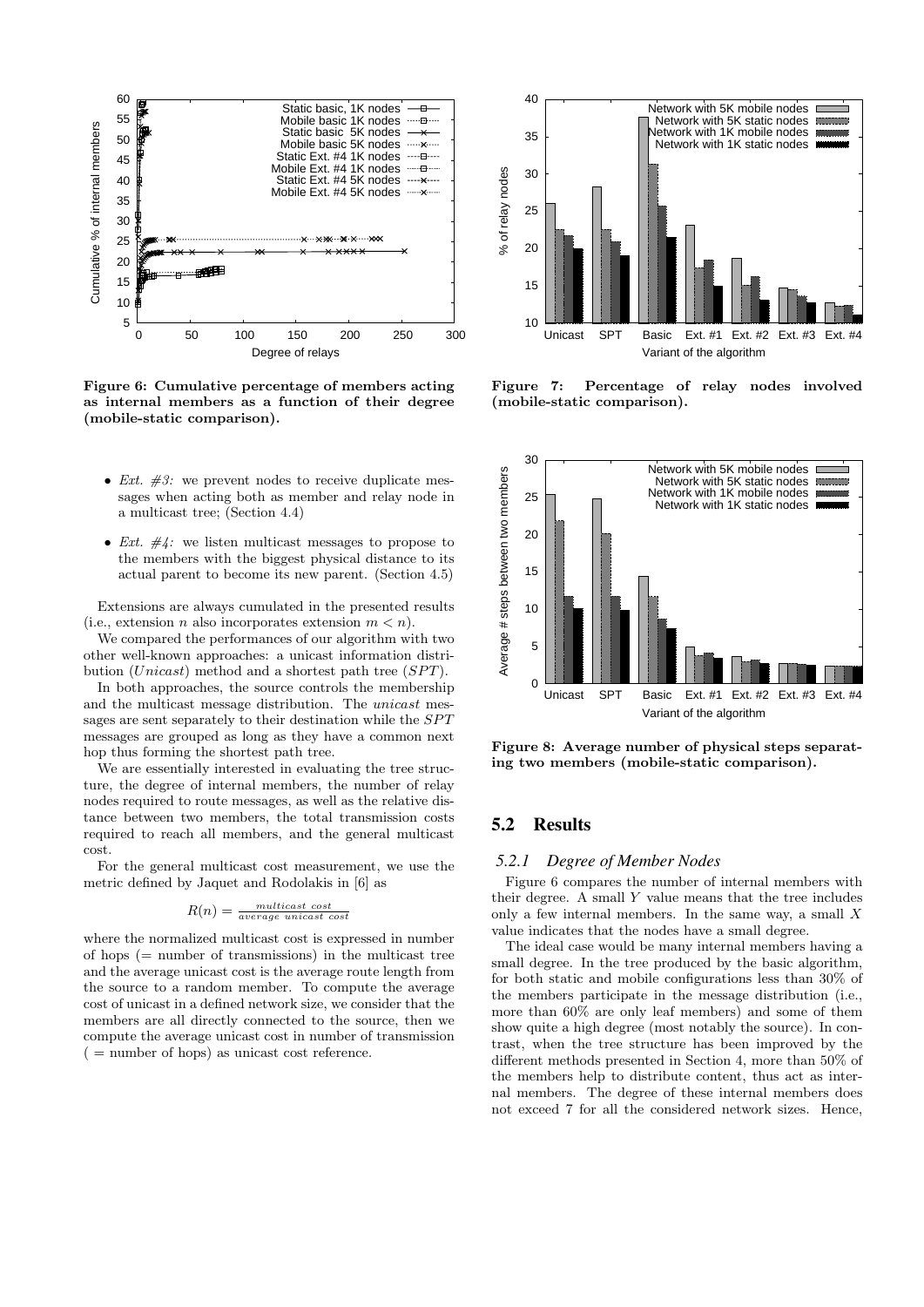

Figure 9: Multicast cost comparison between different network sizes (mobile-static comparison).



Figure 10: Number of transmission comparison between mobile and static configurations.

our algorithm contributes to evenly distribute the multicast and membership management load between the members. Moreover, for both, the basic and Ext. #4 version, the mobile scenario performs better while including more internal members. As nodes are moving, they potentially get more optimization solutions because requests have a higher probability to pass next to or through a member during the connection process.

#### *5.2.2 Non-member Relays*

As a result of the increased number of internal members relaying messages, the number of relay nodes decreases. There is a significant improvement (from almost 40% relay nodes down to less than 13%) as a result of our extensions for all network sizes and scenarios (see Figure 7). The shortest path tree and unicast distribution methods use less relay nodes than our basic version because they use many times the same routes to reach the members. In contrast, our ba-



Figure 11: Multicast cost evolution (static configuration).

sic algorithm uses internal members to distribute the multicasts hence reducing the transmission load of the source but adding some new paths and relay nodes to support them. This is confirmed by the transmission cost (see Figure 10) that is only slightly higher for our basic algorithm than for the shortest path tree and noticeably lower than for the unicast distribution method.

Finally, in Figure 7, it can be noticed that the basic algorithm in the mobile context needs more relay nodes. However, the tree built with all the extensions in the mobile scenario needs roughly the same number of relay nodes as the static experiments, which is a remarkable result. Recall that we let the simulation running after the tree has been built. For the static situation, it allows for a stabilization of the tree structure. For the mobile situation, as the nodes continue to move and as we evaluate the tree at the end of the simulation only, it demonstrates that our algorithm is not only able to build efficient multicast trees, but also to maintain the structure. This interesting fact is confirmed by the other measurements presented in Figures 6 and 8.

#### *5.2.3 Average Distance Between Member Nodes*

Our algorithm builds a tree in which members that are physically close can discover each other and connect by just passively gathering information as messages are broadcast. Thus, the physical path length between two consecutive members is small, as shown in Figure 8, and in all cases smaller than the one in the shortest path tree and the unicast solutions. This is not surprising as all the shortest path tree members are leaf members directly connected to the source. Therefore, the average distance between two members (i.e., the average distance to the source) is maximal since no connection to a physically close member is envisaged. Consequently, the tree built by our algorithm is closely mapped to the underlying physical topology in mobile and static environments by connecting physically close members together. This is a major advantage especially in mobile ad-hoc networks, because while reducing the physical distance between two members, the time to rebuild a broken route is diminished, and the probability that a route breaks is reduced.